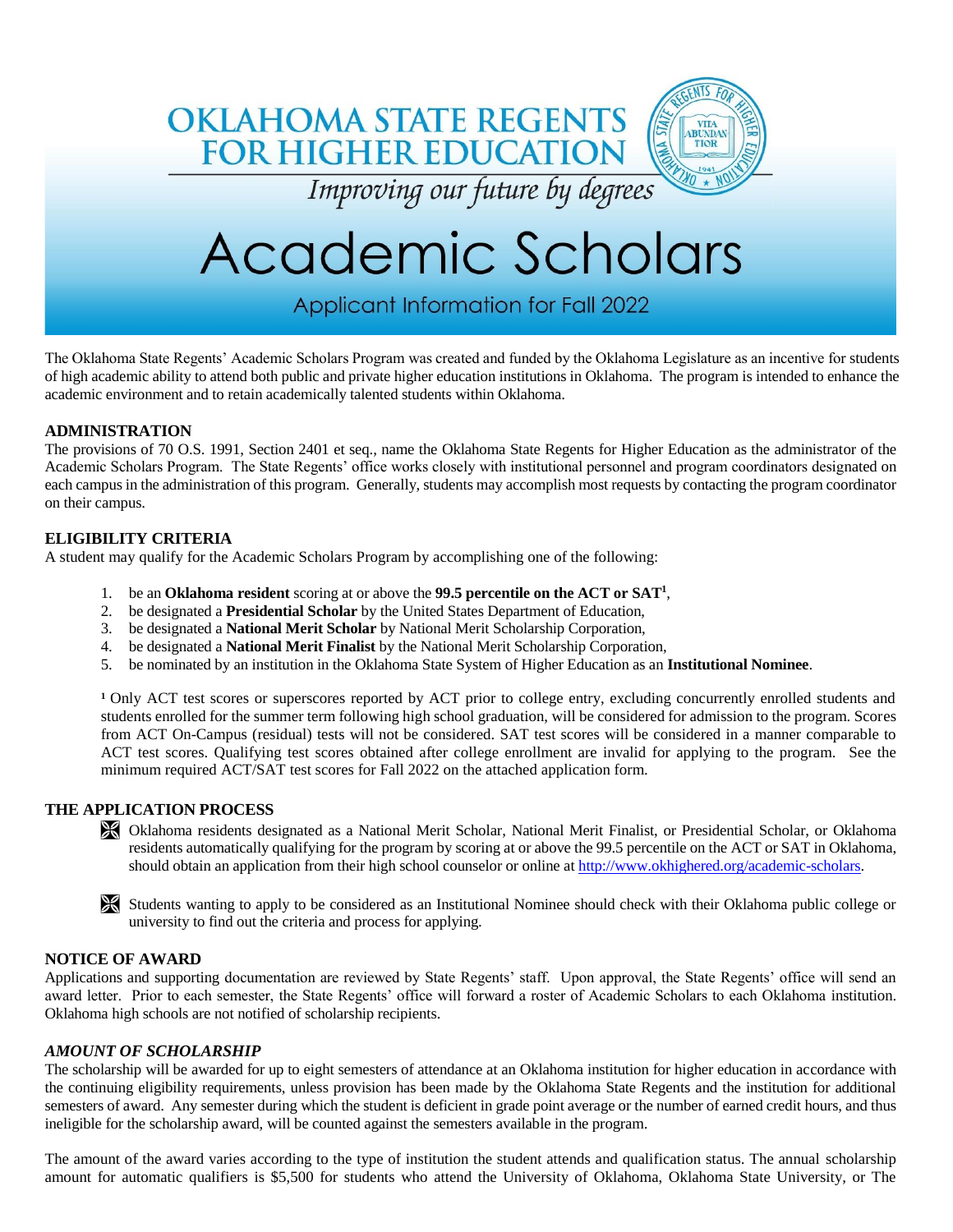University of Tulsa; \$4,000 for students who attend any other Oklahoma four-year public or private college or university; and \$3,500 for students who attend Oklahoma two-year colleges. The annual award level for Institutional Nominees is \$3,200 for students who attend the University of Oklahoma, Oklahoma State University, or The University of Tulsa; \$2,400 for students who attend any other Oklahoma four-year public or private college or university; and \$2,200 for students who attend Oklahoma two-year colleges.

The award amounts may vary from year to year depending upon the amount of funding available. Payment is made directly to the institution on the student's behalf. Students who enroll at public universities and colleges are eligible for a partial or full tuition waiver, in addition to the scholarship award noted above.

#### **PROGRAM POLICIES**

Students are responsible for reading and understanding all program policies regarding general principles for operation of the program, eligibility requirements and term of scholarship award, criteria for annual renewal, reinstatement; leave of absence, fiscal aspects of the program, and requirements for graduate and professional study available at<http://www.okhighered.org/academic-scholars>.

### **KEY PROGRAM REQUIREMENTS**

*Program Entry-* Students must enter the program and enroll the fall semester immediately after high school graduation.

 *GPA Requirement-* Students awarded a scholarship under this program must maintain a 3.25 retention or cumulative grade point average, which will be verified between the summer and fall term. The grade point average will reflect all coursework attempted. Failure to meet a 3.25 cumulative grade point average will result in removal from the program until the student achieves a 3.25 cumulative or retention grade point average at the end of the following fall or spring semester or summer term.

*Full Time Enrollment*- Students awarded a scholarship under this program must maintain full-time continuous enrollment, except as provided by State Regents' policy, at a regionally or State Regents' accredited public, independent or proprietary higher education institution in the State of Oklahoma. "Full-time" is defined as 12 hours in the fall and spring semesters. Students must earn twenty four (24) semester credit hours for the program year to retain program eligibility.

 *Summer Award Requirement-* Students earning twenty-four (24) semester credit hours in the preceding fall and spring semesters are eligible for summer support. Students receiving a part-time award, for 6-11 credit hours of enrollment, must earn thirty (30) semester credit hours for the academic year. Students receiving a full-time award, for at least 12 credit hours of enrollment, must earn thirty-six (36) credit hours for the academic year. Failure to meet the twenty-four, thirty, or thirty six credit hour requirement will result in removal from the program.

*Reinstatement to the Program-* Students remedying their grade point average and/or credit hour deficiency in the following fall or spring semester or summer term, will be eligible for reinstatement. Remedy of any credit hour deficiency for reinstatement purposes requires full-time enrollment in addition to the number of hours by which the student is deficient, except in the summer term, when enrollment in only the number of deficient hours is necessary.

**Leave of Absence-** In the event of extenuating circumstances such as sudden illness, death in the family, or participation in a special program such as certain internships or a religious mission, the student may request a leave of absence from the program. A leave of absence does not count against the eight semesters allotted for the program unless the student has already received payment for that term for which the leave has been requested.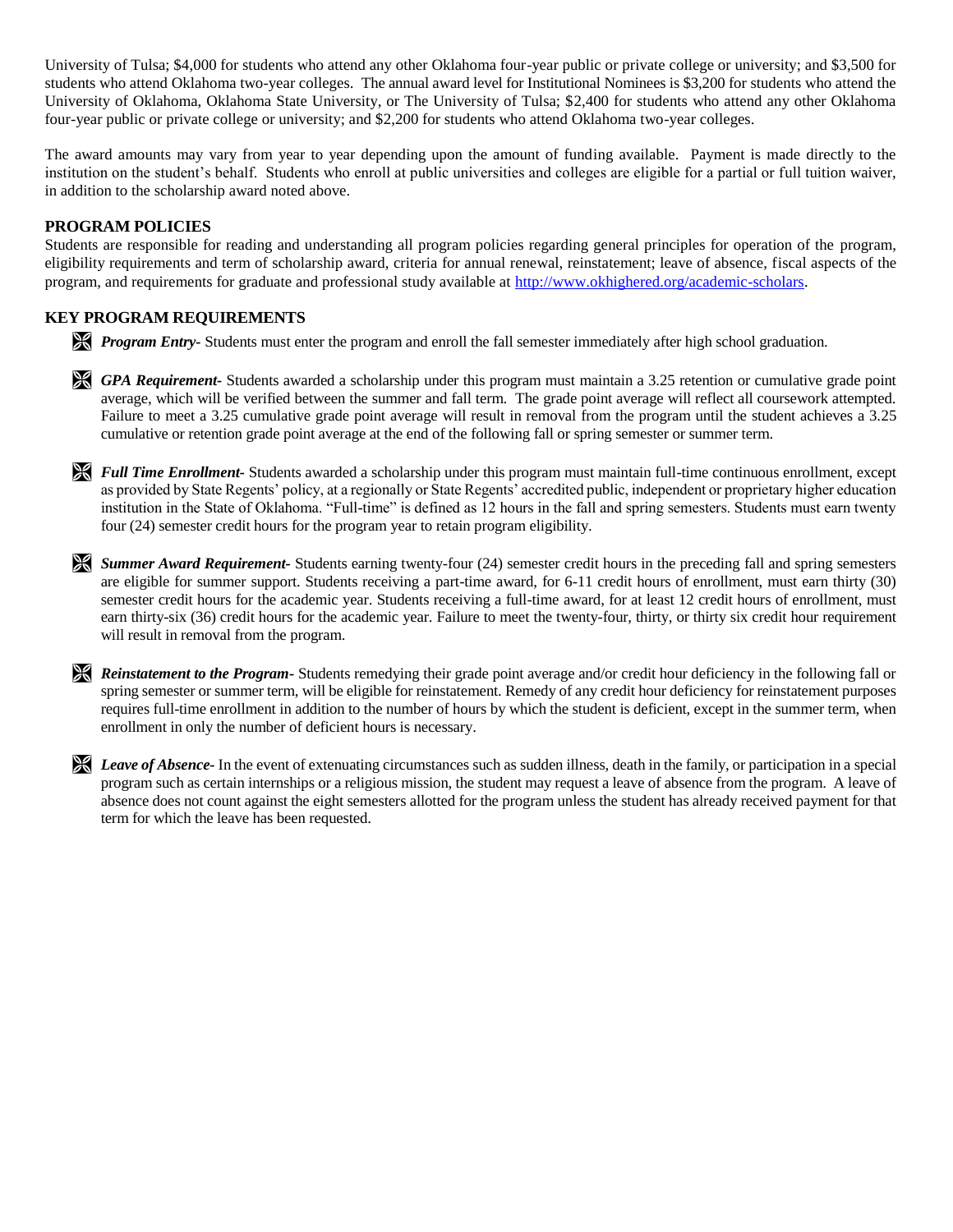|                                                                                                                                                                                                                                                                                                                        | <b>OKLAHOMA STATE REGENTS</b><br><b>FOR HIGHER EDUCATION</b><br>Improving our future by degrees |                                                    | <b>VITA</b><br><b>ABUNDAN</b><br>TIOR |                                                         | AP<br>001 |
|------------------------------------------------------------------------------------------------------------------------------------------------------------------------------------------------------------------------------------------------------------------------------------------------------------------------|-------------------------------------------------------------------------------------------------|----------------------------------------------------|---------------------------------------|---------------------------------------------------------|-----------|
| Academic Scholars                                                                                                                                                                                                                                                                                                      |                                                                                                 |                                                    |                                       |                                                         |           |
| Application 2022-2023                                                                                                                                                                                                                                                                                                  |                                                                                                 |                                                    |                                       |                                                         |           |
| <b>Oklahoma Residents Only</b><br>OSRHE Residency Policy (OSRHE Policy and Procedures Manual, Chapter 3 - Academic Affairs. View Section 3.18 of PDF file.) Generally, students with<br>non-immigrant VISAs are not considered Oklahoma residents based on their declared intent to return to their country of origin. |                                                                                                 |                                                    |                                       |                                                         |           |
| First Name                                                                                                                                                                                                                                                                                                             |                                                                                                 |                                                    |                                       |                                                         |           |
|                                                                                                                                                                                                                                                                                                                        |                                                                                                 |                                                    |                                       |                                                         |           |
|                                                                                                                                                                                                                                                                                                                        |                                                                                                 |                                                    |                                       | State $\frac{\qquad \qquad \text{Zip } \qquad \qquad }$ |           |
|                                                                                                                                                                                                                                                                                                                        |                                                                                                 | Year of Graduation                                 |                                       |                                                         |           |
|                                                                                                                                                                                                                                                                                                                        |                                                                                                 | Unweighted GPA                                     |                                       |                                                         |           |
| Responses to the following questions are voluntary. The information will be used for non-discriminatory purposes and may<br>be used for civil rights reporting purposes.                                                                                                                                               |                                                                                                 |                                                    |                                       |                                                         |           |
|                                                                                                                                                                                                                                                                                                                        |                                                                                                 |                                                    | Male                                  | Female                                                  |           |
| Check the box for the eligibility criteria that you meet:<br>National award designation:<br>National Merit Scholar<br><b>ACT/SAT Score:</b><br>2.<br><b>ACT SCORES</b><br>English<br>Math<br>Reading<br>Science                                                                                                        | <b>National Merit Finalist</b>                                                                  | Presidential Scholar<br><b>SAT SCORES*</b><br>Math | <b>Critical Reading</b>               |                                                         |           |

Sum of ACT subject scores \_\_\_\_\_\_\_\_ Sum of SAT skill area scores \_\_\_\_\_\_\_\_\_

 $\frac{1}{\sqrt{2}}$ 

(must equal  $1550$  or greater)

Date of SAT \_\_\_\_\_\_\_\_\_

\*SAT test scores must be from a single official test report issued.